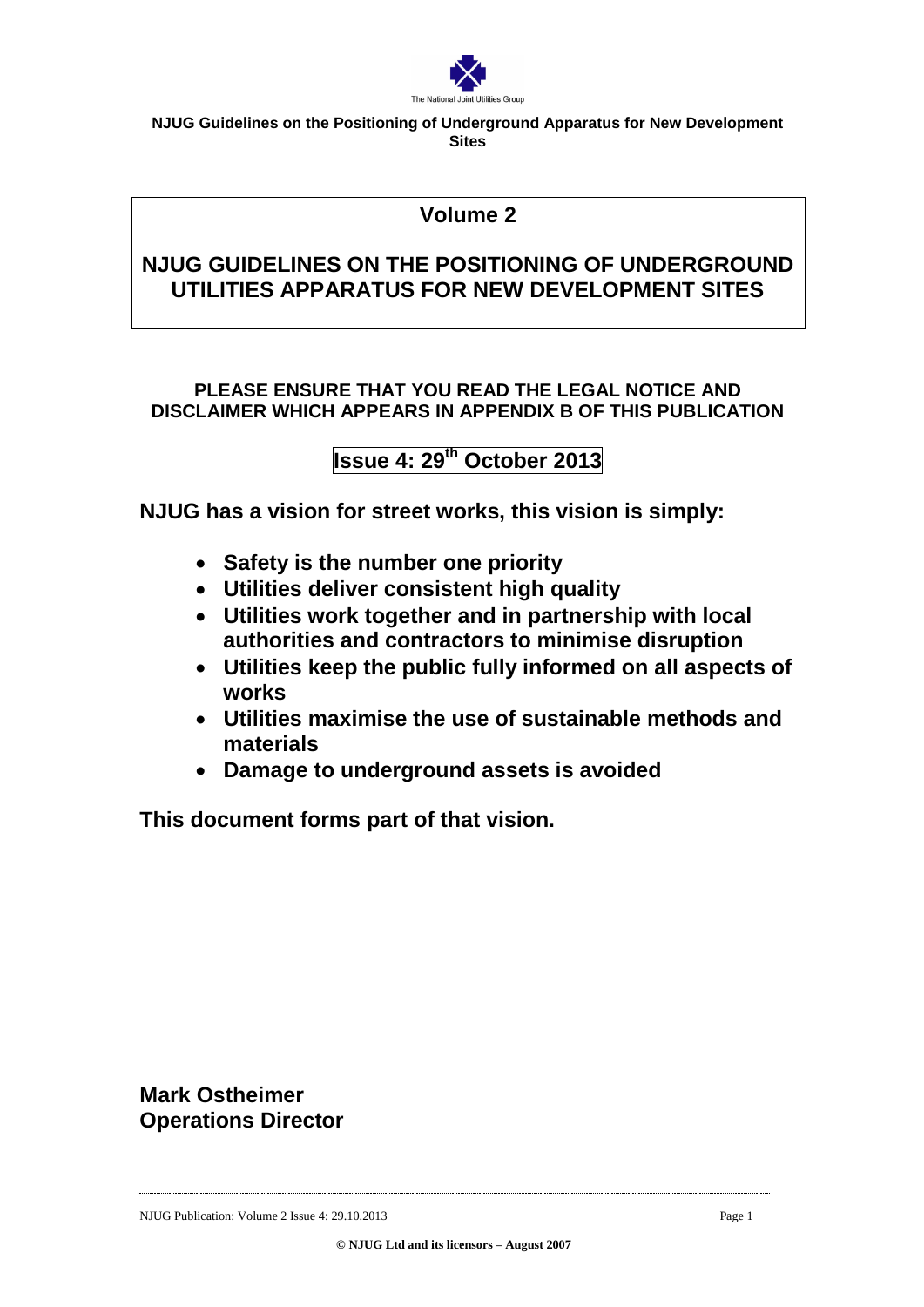

The following volumes constitute the NJUG Publications. They are living documents and may be amended from time to time. There is no attempt to describe any specific industry process as each utility has its own specifications and procedures. Not all the publications will necessarily be available at one time as individual volumes will be published when available.

| <b>NJUG PUBLICATIONS</b>                                                                                     |                       |  |  |  |
|--------------------------------------------------------------------------------------------------------------|-----------------------|--|--|--|
| Current                                                                                                      | Previous              |  |  |  |
| <b>VOLUME 1</b>                                                                                              |                       |  |  |  |
| NJUG Guidelines on the Positioning and Colour Coding of<br><b>Underground Utilities' Apparatus</b>           | <b>NJUG 4 &amp; 7</b> |  |  |  |
| <b>VOLUME 2</b>                                                                                              |                       |  |  |  |
| NJUG Guidelines on the Positioning of Underground<br>Utilities Apparatus for New Development Sites           | NJUG 2, 5 & 6         |  |  |  |
| <b>VOLUME 3</b>                                                                                              |                       |  |  |  |
| NJUG Guidelines on the Management of Third Party Cable<br>Ducting                                            | <b>New</b>            |  |  |  |
| <b>VOLUME 4</b>                                                                                              |                       |  |  |  |
| NJUG Guidelines for the Planning, Installation and<br>Maintenance of Utility Apparatus in Proximity to Trees | <b>NJUG 10</b>        |  |  |  |
| <b>VOLUME 5</b>                                                                                              |                       |  |  |  |
| <b>NJUG On-Site Environmental Good Practice Guidelines</b>                                                   | <b>New</b>            |  |  |  |
| <b>VOLUME 6</b>                                                                                              |                       |  |  |  |
| NJUG Guidelines on Co-ordination, Co-operation and<br>Communication                                          | <b>New</b>            |  |  |  |

The following NJUG publications have not been reviewed and have been completely withdrawn:

NJUG 3 – Cable Locating Devices

NJUG 8 – Performance Guide for the Assessment of Metallic Pipe and Cable Locators NJUG 9 – Recommendations for the Exchange of Records of Apparatus between **Utilities** 

NJUG 11 – Proposed Data Exchange Format for Utility Map Data

NJUG 12 – NJUG Specification for the Digitisation of Large Scale OS Maps

NJUG 13 – Quality Control Procedure for Large Scale OS Maps Digitised to OS 1988 NJUG 15 – NJUG/Ordnance Survey Service Level Agreement (Technical) for Digital Map Products and Services

**© NJUG Ltd and its licensors – August 2007**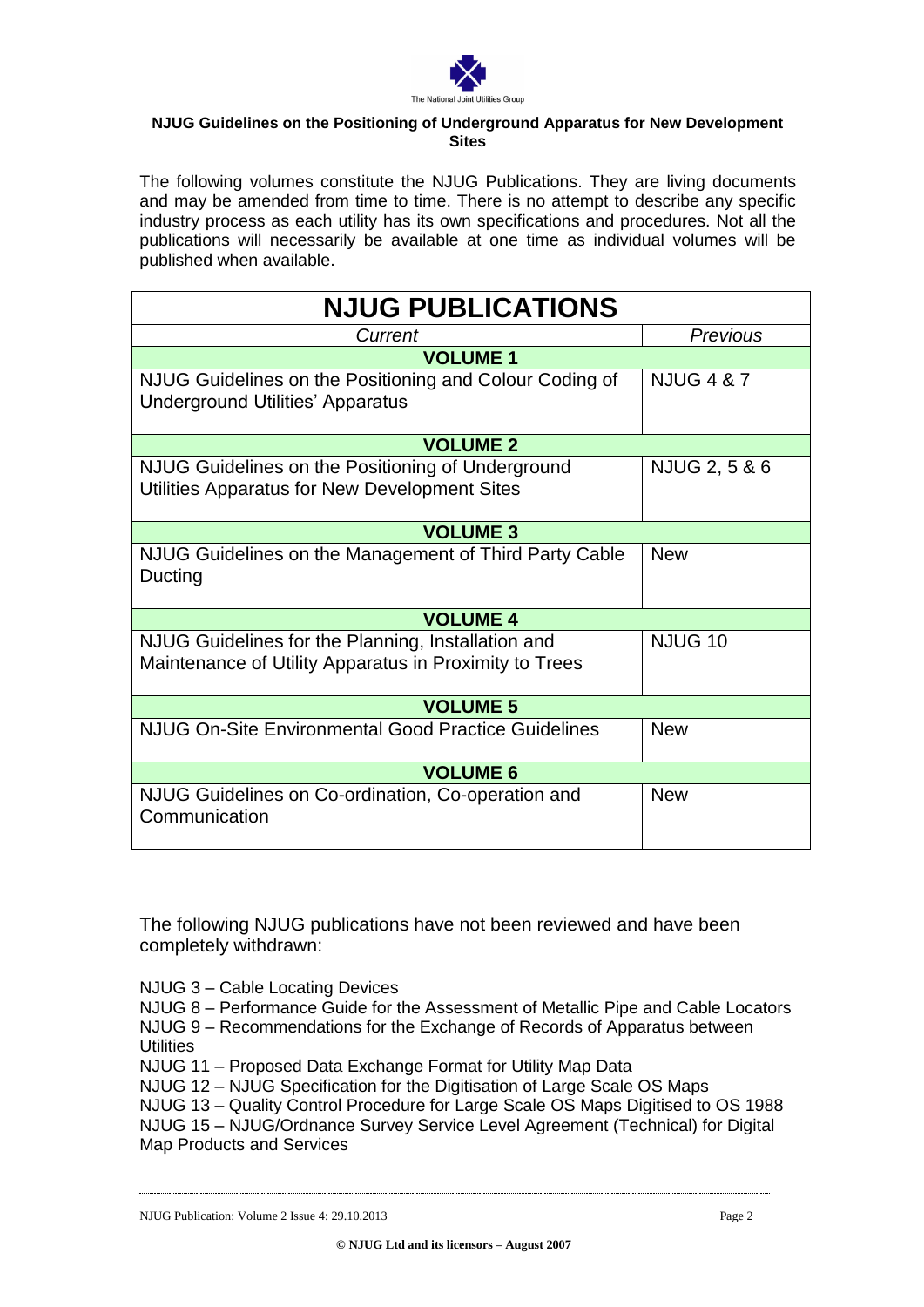

## **CONTENTS**

| 1. PLANNING – PRELMINARY ENQUIRY STAGE<br>4<br>1.1 Preliminary Enquiry<br>4<br>1.2 Early Consultation<br>4<br>1.3 Variations<br>5<br>2. LIAISON AND CO-ORDINATION<br>5<br>2.1 Construction (Design and Management) Regulations (CDM)<br>5<br>2.2 Health and Safety Executive Publication HSG 47, 'Avoiding<br>Danger from Underground Services'<br>5<br>3. SITE CONDITIONS PRIOR TO THE INSTALLATION OF<br><b>APPARATUS</b><br>6<br>3.1 Apparatus Installed by a Developer<br>6<br>6<br>3.2 Apparatus Installed by a Utility<br><b>4. DURING CONSTRUCTION</b><br>7<br>5. EARLY ACCESS TO PLANT AND GOVERNOR HOUSES,<br><b>SUBSTATION SITES AND OTHER SPECIAL SITES</b><br>7<br><b>6. COMMISSIONING OF APPARATUS</b><br>$\overline{7}$<br><b>7. DISTRICT HEATING</b><br>8<br><b>TABLE 1 - Recommended Colour Coding of Underground Utilities</b><br><b>Apparatus</b><br>9<br><b>TABLE 2 - Recommended Colour Coding of Other Underground</b><br>10 <sup>1</sup><br><b>Apparatus</b><br>FIGURE 1 - Recommended Positioning of Utility Apparatus in a 2<br>metre footway<br>11<br>12 <sup>2</sup><br><b>GLOSSARY</b><br><b>APPENDIX A</b><br><b>Important Legal Notice and Disclaimer</b><br>14 |  | <b>Background</b><br><b>Scope</b> | 4<br>4 |
|----------------------------------------------------------------------------------------------------------------------------------------------------------------------------------------------------------------------------------------------------------------------------------------------------------------------------------------------------------------------------------------------------------------------------------------------------------------------------------------------------------------------------------------------------------------------------------------------------------------------------------------------------------------------------------------------------------------------------------------------------------------------------------------------------------------------------------------------------------------------------------------------------------------------------------------------------------------------------------------------------------------------------------------------------------------------------------------------------------------------------------------------------------------------------------------------|--|-----------------------------------|--------|
|                                                                                                                                                                                                                                                                                                                                                                                                                                                                                                                                                                                                                                                                                                                                                                                                                                                                                                                                                                                                                                                                                                                                                                                              |  |                                   |        |
|                                                                                                                                                                                                                                                                                                                                                                                                                                                                                                                                                                                                                                                                                                                                                                                                                                                                                                                                                                                                                                                                                                                                                                                              |  |                                   |        |
|                                                                                                                                                                                                                                                                                                                                                                                                                                                                                                                                                                                                                                                                                                                                                                                                                                                                                                                                                                                                                                                                                                                                                                                              |  |                                   |        |
|                                                                                                                                                                                                                                                                                                                                                                                                                                                                                                                                                                                                                                                                                                                                                                                                                                                                                                                                                                                                                                                                                                                                                                                              |  |                                   |        |
|                                                                                                                                                                                                                                                                                                                                                                                                                                                                                                                                                                                                                                                                                                                                                                                                                                                                                                                                                                                                                                                                                                                                                                                              |  |                                   |        |
|                                                                                                                                                                                                                                                                                                                                                                                                                                                                                                                                                                                                                                                                                                                                                                                                                                                                                                                                                                                                                                                                                                                                                                                              |  |                                   |        |
|                                                                                                                                                                                                                                                                                                                                                                                                                                                                                                                                                                                                                                                                                                                                                                                                                                                                                                                                                                                                                                                                                                                                                                                              |  |                                   |        |
|                                                                                                                                                                                                                                                                                                                                                                                                                                                                                                                                                                                                                                                                                                                                                                                                                                                                                                                                                                                                                                                                                                                                                                                              |  |                                   |        |
|                                                                                                                                                                                                                                                                                                                                                                                                                                                                                                                                                                                                                                                                                                                                                                                                                                                                                                                                                                                                                                                                                                                                                                                              |  |                                   |        |
|                                                                                                                                                                                                                                                                                                                                                                                                                                                                                                                                                                                                                                                                                                                                                                                                                                                                                                                                                                                                                                                                                                                                                                                              |  |                                   |        |
|                                                                                                                                                                                                                                                                                                                                                                                                                                                                                                                                                                                                                                                                                                                                                                                                                                                                                                                                                                                                                                                                                                                                                                                              |  |                                   |        |
|                                                                                                                                                                                                                                                                                                                                                                                                                                                                                                                                                                                                                                                                                                                                                                                                                                                                                                                                                                                                                                                                                                                                                                                              |  |                                   |        |
|                                                                                                                                                                                                                                                                                                                                                                                                                                                                                                                                                                                                                                                                                                                                                                                                                                                                                                                                                                                                                                                                                                                                                                                              |  |                                   |        |
|                                                                                                                                                                                                                                                                                                                                                                                                                                                                                                                                                                                                                                                                                                                                                                                                                                                                                                                                                                                                                                                                                                                                                                                              |  |                                   |        |
|                                                                                                                                                                                                                                                                                                                                                                                                                                                                                                                                                                                                                                                                                                                                                                                                                                                                                                                                                                                                                                                                                                                                                                                              |  |                                   |        |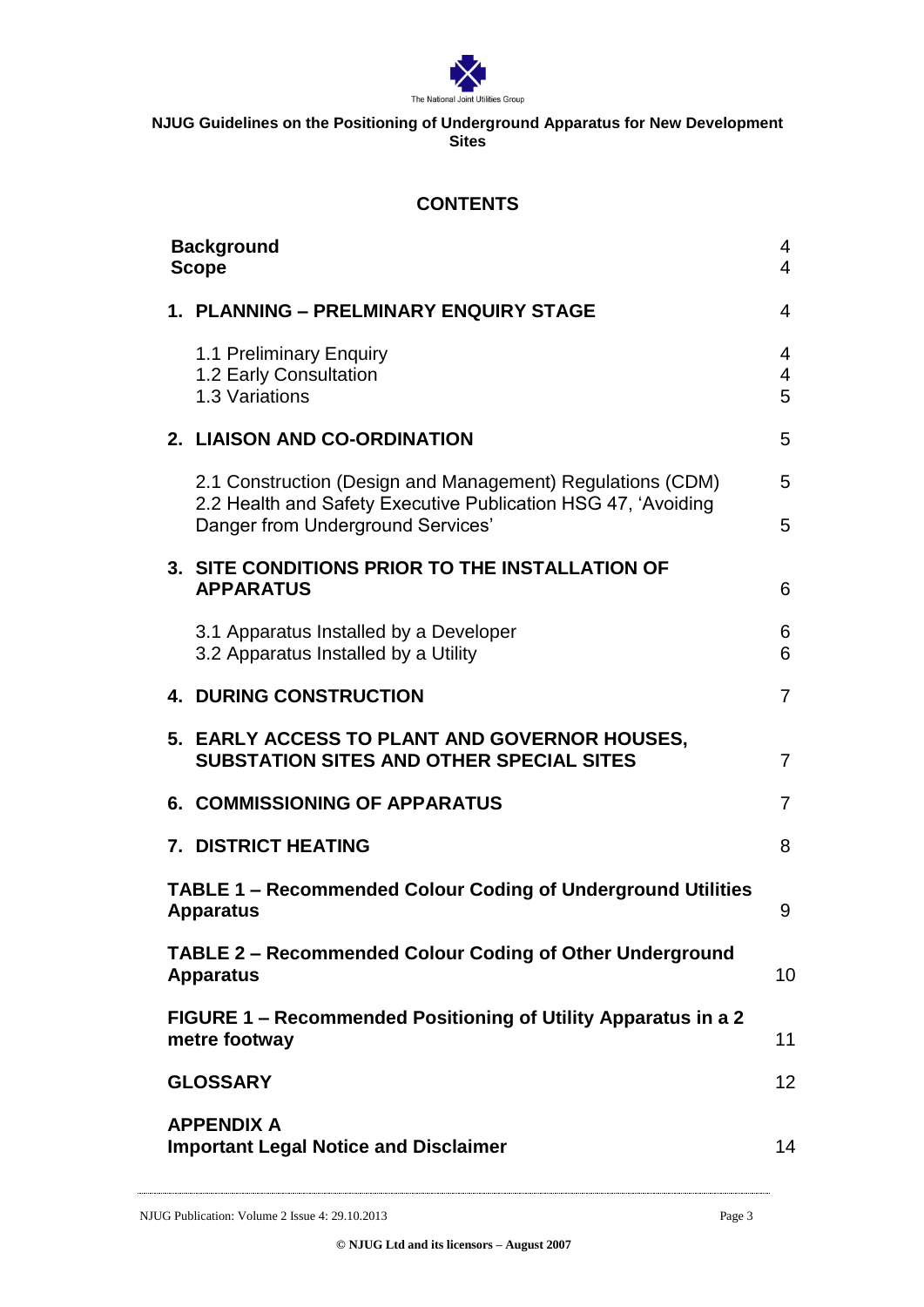

### **Background**

This section supersedes NJUG 2 'Provision of Mains and Services by Public Utilities on Residential Estates', NJUG 5 'Model Guidelines for the Planning and Installation of Utility Supplies to New Building Developments', and NJUG 6 'Services Entries for New Dwellings on Residential Estates'.

The individual service entry diagrams previously published in NJUG 6 have been removed due to the many variations now applied by each industry. Some of the guidelines given in previous NJUG publications have now been superseded by technological developments within the industry and by individual utility specifications.

For individual specifications and service layouts reference should be made to the appropriate utility company.

### **Scope**

It is clear that many of the problems arising between developers and utilities occur as a result of a mutual failure to appreciate fully each other's activities and internal procedures. This document therefore sets out the particular requirements of the various organisations involved at each stage so that these can be co-ordinated with the developer's programme and is intended to encourage cooperation and communication between developers and utilities.

## **1. PLANNING – PRELMINARY ENQUIRY STAGE**

### **1.1 Preliminary Enquiry**

When preparing for an acquisition of land a developer will require information about the position and availability of existing utility services. At this early stage it is unlikely that detailed plans will be available to enable a formal application for supply to be made. However, preliminary plant enquiries could assist with initial costings.

Preliminary enquiries will also provide contact between the developer and the utility and ensure that consultation takes place at an early point in the project. At this stage the developer should appoint a co-ordinator.

### **1.2 Early Consultation**

Early consultation is essential to ensure that any special considerations are identified, such as:

- ordering of special items of plant;
- disconnection of existing supplies;
- arrangements for protecting and / or diverting existing utility apparatus;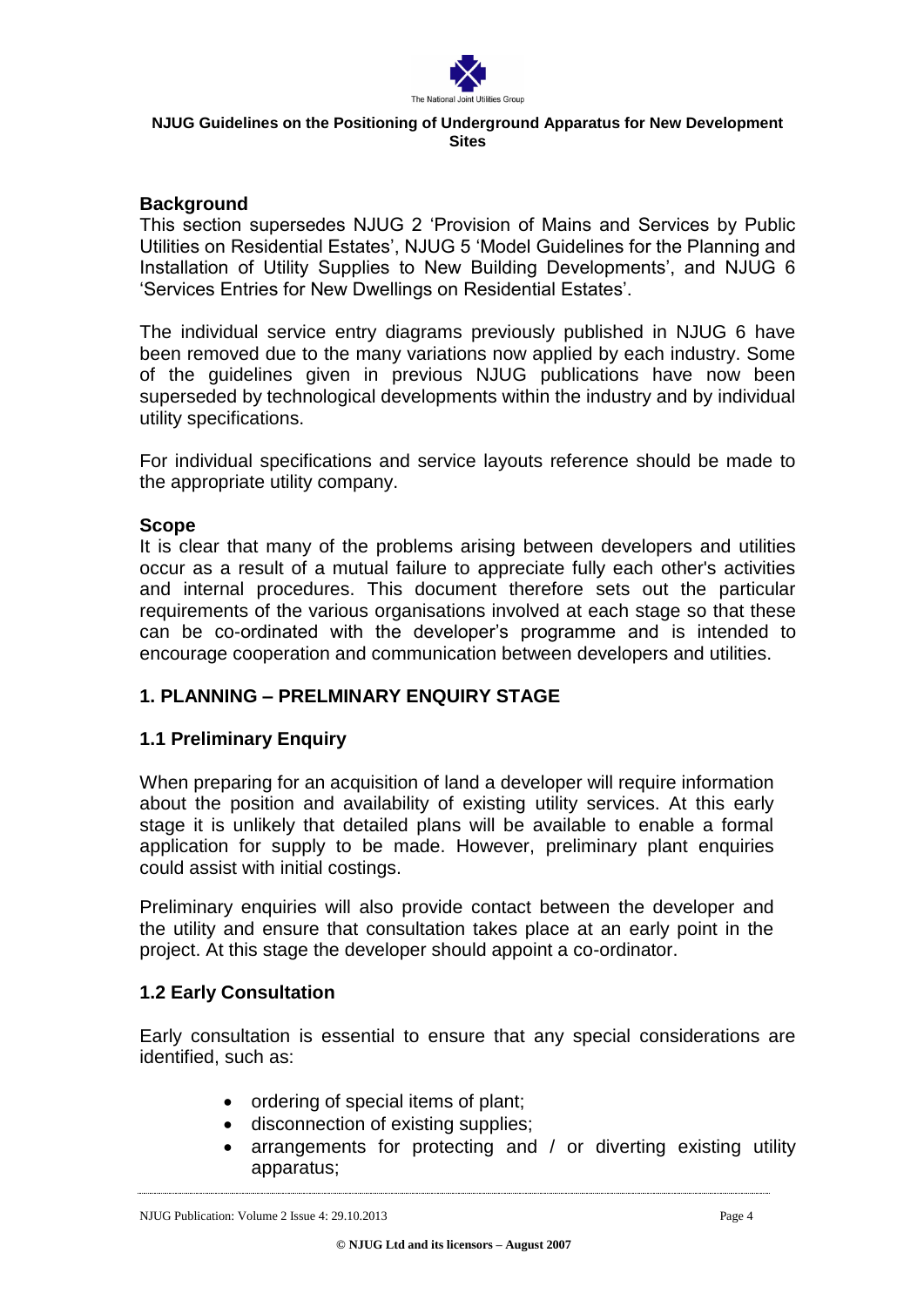

• siting of, acquisition of and early access to land required for plant or governor houses, substations and large items of apparatus.

## **1.3 Variations**

Wherever practicable utilities should notify the developer of any relevant changes that affect the estimated costs and timescales in relation to the provision of services to the development.

Similarly the developer should notify the utilities if it is decided to delay, make changes to or abandon the development.

## **2. LIAISON AND CO-ORDINATION**

## **2.1 Construction (Design and Management) Regulations (CDM)**

The current CDM health and safety regulations outline the responsibilities and duties of persons involved in the planning, design, building (including demolition) and commissioning of construction projects. They will help you to:

- Improve health and safety in your industry
- Have the right people for the right job at the right time to manage the risks on site
- Focus on effective planning and managing risk manage the risk not the paperwork

Reference should also be made to the Regulations and Approved Code of Practice (ACoP) throughout all stages of a project. The ACoP has special legal status and gives practical advice for all those involved in construction work. If you follow the advice in the ACoP you will be doing enough to comply with the law in respect of those specific matters on which it gives advice.

Information and advice given regarding utility apparatus location and identification is essential to the development of site specific Health and Safety plans. Hazards and risks from utility apparatus associated with the project design should be identified by consultation and co-operation between the designers, developers and utility apparatus owners.

## **2.2 Health and Safety Executive Publication HSG 47, 'Avoiding Danger from Underground Services'**

In line with Health and Safety Executive guidelines HSG47 apparatus records must be obtained from asset owners. In general mains and services are owned and maintained by regulated utilities and local authorities, however, some apparatus is owned and maintained by private organisations. Accordingly designers and developers should contact all appropriate organisations for information regarding their apparatus. The response will often be in the form of a standard plant enquiry record which may comprise of written and / or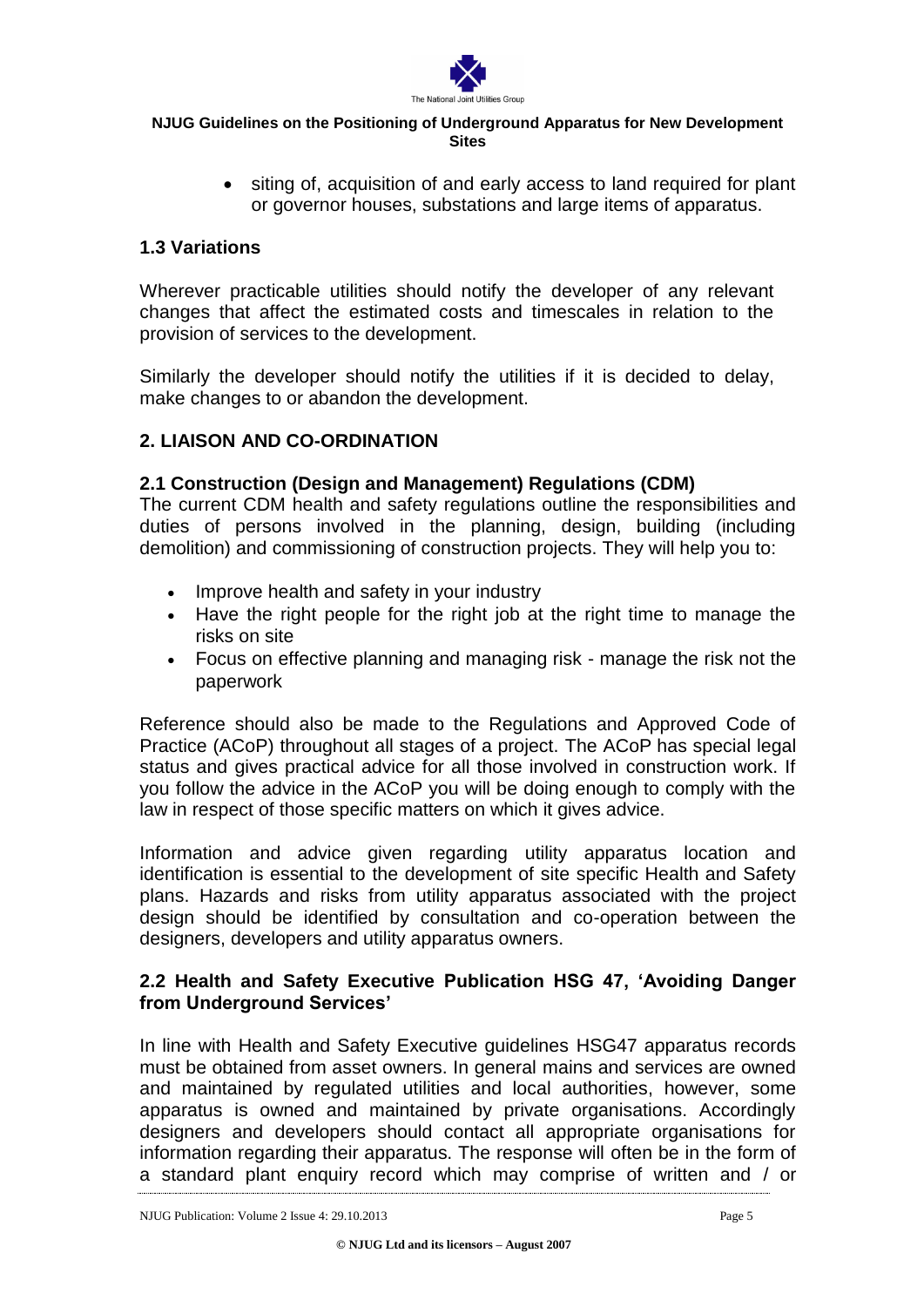

diagrammatic details. These plant enquiry records come in various formats including electronic, CD's and paper.

## **3. SITE CONDITIONS PRIOR TO THE INSTALLATION OF APPARATUS**

## **3.1 Apparatus Installed by a Developer**

On new development sites where utility apparatus is installed by the developer or a third party the guidelines contained within **Volume 1 – 'NJUG Guidelines on the Positioning and Colour Coding of Underground Utilities' Apparatus'** should be followed. Any deviation from these guidelines should only be conducted with the agreement of the asset owner. Any variation to depth of cover must permit access to all utility apparatus. Further guidance on depth of cover and colour coding is detailed within Volume 1.

## **3.2 Apparatus Installed by a Utility**

Where the apparatus is to be installed by a utility the following guidelines apply:

- a) To allow utilities to install their apparatus in the correct position footways and carriageways should be clearly marked out by:
	- constructing a kerb or a permanent and substantial kerb race (depending upon local highway authority requirements);
	- suitably marking the line and level of back of footway and boundary lines.
- b) Footways, footpaths and other routes should be clearly marked out to final line and level with suitable pegs or pins, or brought up to formation or final level.
- c) The planned route is as free as is practical of hard materials such as bricks, hardcore or stone rubble.
- d) All routes should be maintained clear of all building and other materials during the installation of apparatus.
- e) If service entry points are not evident markers should be provided to indicate the position at which the service connection is required.
- f) Developers should mark both ends of pre-installed road crossing ducts to indicate their position. Ducts Iaid by the developer should be suitably spaced to avoid congestion at exit and entry points to facilitate the potential installation of joint boxes, bends etc. Ducts laid for cable installation must include draw ropes.
- g) Provision should be made to permit adequate access for utility plant and machinery.
- h) The developer should contact the utility to determine the minimum length of lay to be prepared before commencement of installation.
- i) The developer should ensure effective co-ordination of utility installation works to avoid delay and potential conflict.
- j) Routes under overhead electricity lines must be marked in accordance with HSE Guidance Note GS6.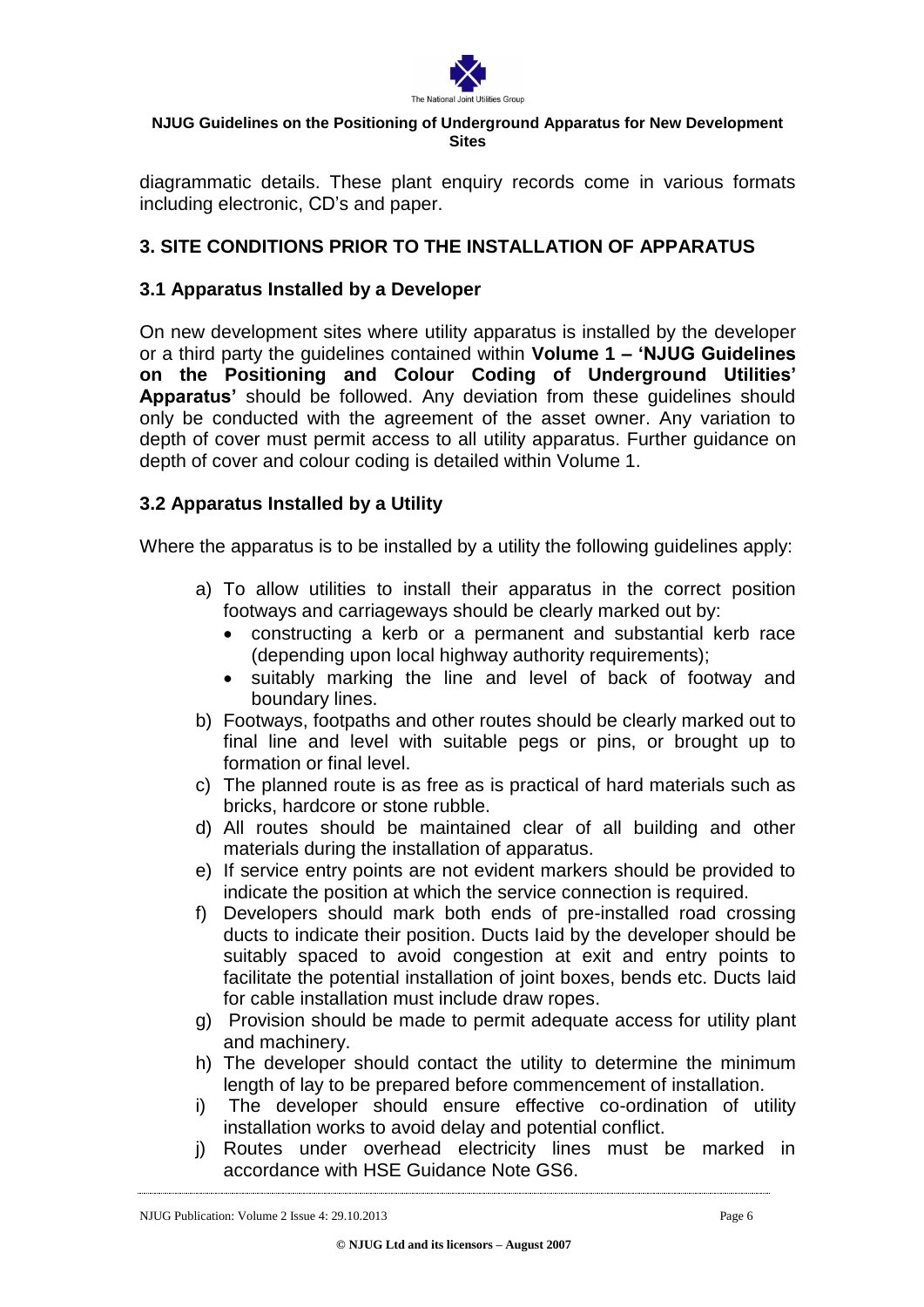

k) Where ducts are installed by a developer or third party, particular attention should be paid to the appropriate colour coding. For further details see Table 1 and Figure 1.

It is important to follow the above guidelines as utilities reserve the right to reschedule their work if the site has not been adequately prepared.

## **4. DURING CONSTRUCTION**

As far as reasonably practicable utilities should ensure that once work has commenced, the works programme is completed within the agreed period.

Particular attention should be paid to:

- a) The correct reinstatement of all construction levels to the developer's specified standards.
- b) The removal or re-distribution of surplus spoil and other materials where necessary.
- c) The protection of line and level markers.
- d) The use of ducts specifically allocated for the installation of apparatus beneath carriageways, footways, footpaths and paved or landscaped areas.
- e) The co-ordination and communication of changes to planned routes, plant / apparatus positions or service connection entry points.
- f) The communication of any interruptions to the programme and the expected date of recommencement.

## **5. EARLY ACCESS TO PLANT AND GOVERNOR HOUSES, SUBSTATION SITES AND OTHER SPECIAL SITES**

Where plant houses, governor houses, substation sites or other special structures have to be erected on the development, early access to the sites is important.

Developers and utilities should ensure that:

- a) The necessary wayleaves, easements and land acquisitions are completed in sufficient time.
- b) Appropriate measurements, lines and levels etc should be in place by the programme date.

## **6**. **COMMISSIONING OF APPARATUS**

Where chambers and / or surface boxes are installed by the developer on behalf of a utility the developer should ensure that they are set in the correct position in accordance with individual utility specifications prior to the completion of footway, carriageway and other surfaces. Damaged or incorrectly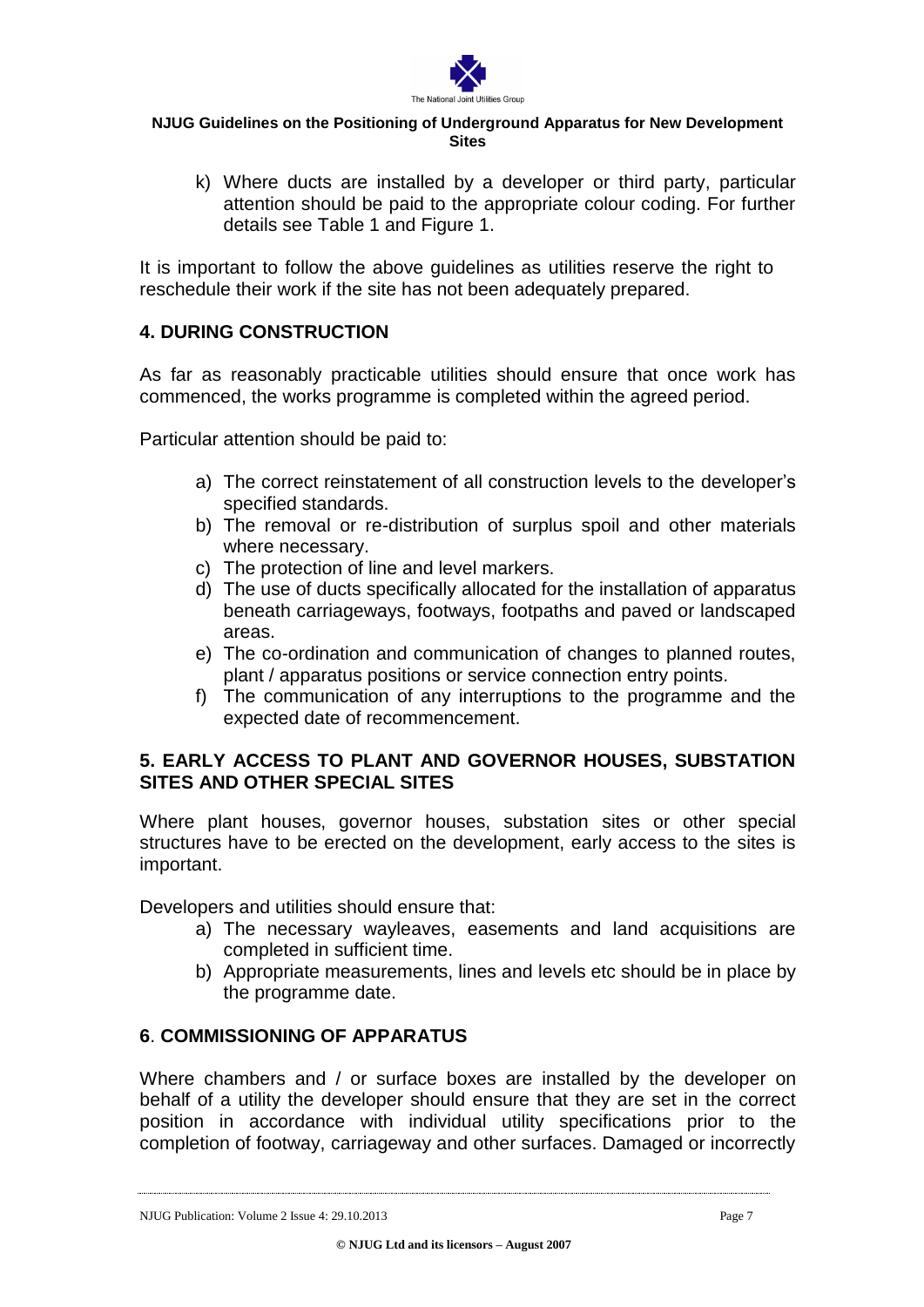

installed chambers or boxes should be immediately reported to the appropriate utility.

Each utility has specific processes which have to be undertaken prior to the commissioning of apparatus for service. These processes vary in duration and should be co-ordinated accordingly.

## **7. DISTRICT HEATING**

A district heating installation typically consists of a highly insulated "heat main" of flow and return pipes distributing hot water (or steam) to buildings which are connected via junction points.

The proximity of district heating apparatus may affect the efficiency and operation of other underground apparatus. Before such apparatus is laid contact must be made with all appropriate existing apparatus owners.

Installers of district heating should consider the location, spacing and depth of cover to avoid potential conflict with other existing underground apparatus.

Owners of other underground apparatus should be aware of the potential safety issues and dangers of working in proximity to district heating apparatus and should make contact with the existing owners of such apparatus. The local authority may be able to advise as to the ownership of the district heating network.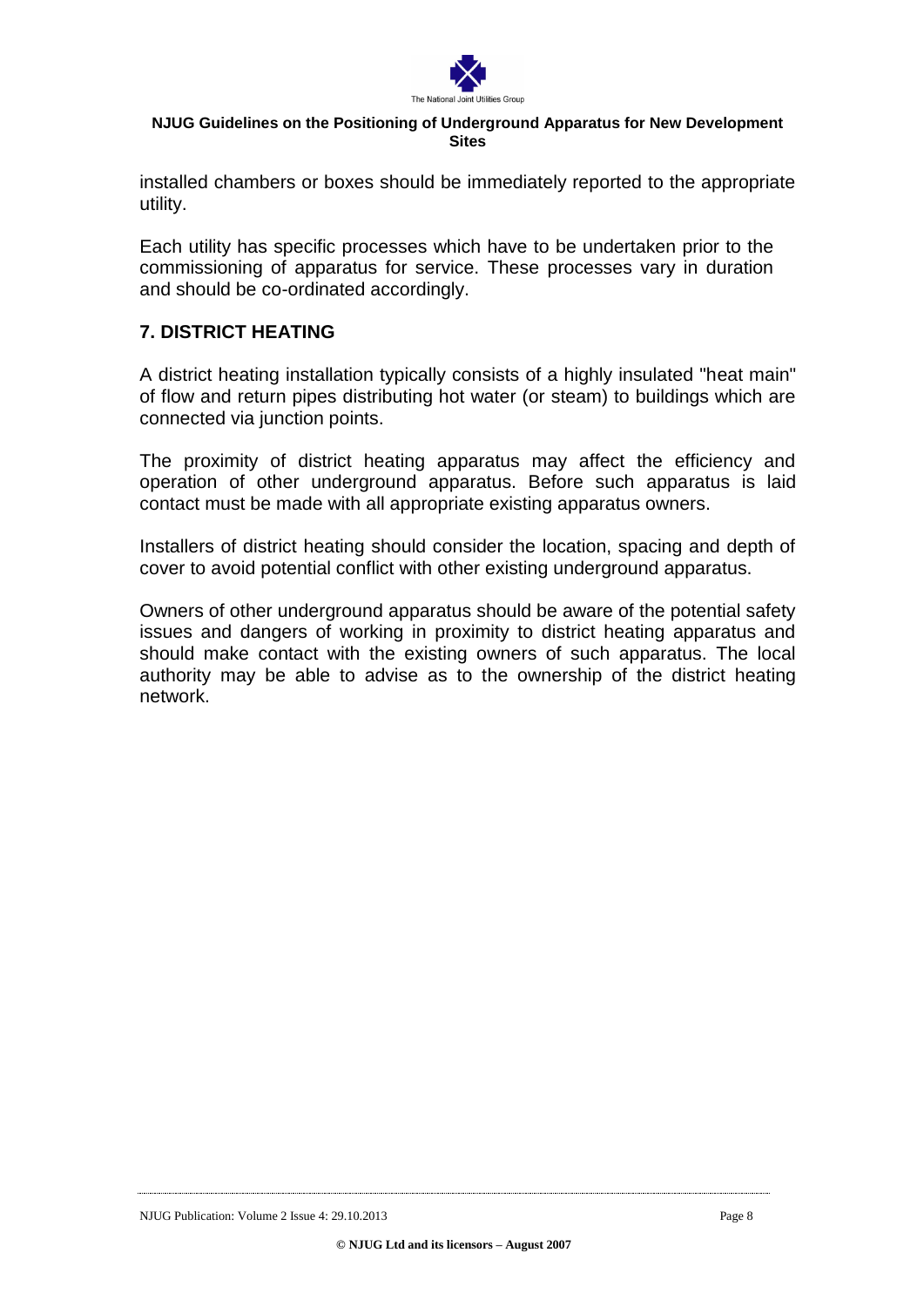

# **TABLE 1 – Recommended Colour Coding of Underground Utilities Apparatus**

All depths are from the surface level to the crown of the apparatus

| <b>Utility</b><br>Pipe<br><b>Marker Systems</b><br><b>Duct</b><br>Cable                                         | <b>Recommended Minimum Depths</b> |                 |
|-----------------------------------------------------------------------------------------------------------------|-----------------------------------|-----------------|
|                                                                                                                 | Footway/Verge                     | Carriageway     |
| <b>Electricity EHV</b><br>N/A<br>Red or<br>Yellow with black<br>Black or                                        | $450 - 1200$ mm                   | $750 - 1200$ mm |
| (High Voltage)<br>red duct or<br>black<br>and red legend                                                        |                                   |                 |
| tile<br>or concrete tiles                                                                                       |                                   |                 |
| <b>Electricity LV</b><br>N/A<br>Yellow with<br><b>Black</b><br><b>Black</b>                                     | 450mm                             | 600mm           |
| (Low Voltage)<br>or red duct<br>black legend<br>or red                                                          |                                   |                 |
| or tile                                                                                                         |                                   |                 |
| Yellow<br>*** See row below<br>N/A<br>Gas<br>Black legend on                                                    | 600mm footway                     | 750mm           |
| PE pipes every                                                                                                  | 750mm verge                       |                 |
| linear metre.                                                                                                   |                                   |                 |
| *** PE - up to 2 bar - yellow or yellow with brown stripes (removable skin revealing white or black core pipe). |                                   |                 |
| - between 2 to 7 bar -orange.                                                                                   |                                   |                 |
| Steel pipes may have yellow wrap or black tar coating or no coating.                                            |                                   |                 |
| Ductile Iron may have plastic wrapping                                                                          |                                   |                 |
| Asbestos & Pit / Spun Cast Iron - No distinguishable colour                                                     |                                   |                 |
| <b>Water non Potable</b><br>N/A<br>Black with green stripes<br>N/A<br>N/A                                       | $600 - 750$ mm                    | $600 - 750$ mm  |
| & Grey Water                                                                                                    |                                   |                 |
| Water -<br>N/A<br>N/A<br>N/A<br>Black with red stripes or<br><b>Firefighting</b><br>bands                       | $600 - 750$ mm                    | $600 - 750$ mm  |
| Oil / fuel<br>N/A<br>N/A<br><b>Black</b><br>Various surface                                                     | 900mm                             | 900mm           |
| pipelines<br>markers                                                                                            | All work within                   | All work within |
|                                                                                                                 | 3 metres of oil                   | 3 metres of oil |
| Marker tape or                                                                                                  | fuel pipelines                    | fuel pipelines  |
| tiles above red                                                                                                 | must receive                      | must receive    |
| concrete                                                                                                        | prior approval                    | prior approval  |
| N/A<br>Sewerage<br><b>Black</b><br>No distinguishing colour<br>N/A                                              | Variable                          | Variable        |
| / material (eg: Ductile                                                                                         |                                   |                 |
| Iron may be red; PVC                                                                                            |                                   |                 |
| may be brown)                                                                                                   |                                   |                 |
| <b>Communications</b><br>Various<br>Grey,<br>N/A<br>Black or                                                    | $250 - 350$ mm                    | 450 - 600mm     |
| white.<br>light grey                                                                                            |                                   |                 |
| $\bigcirc$ $\bigcirc$ $\bigcirc$<br>green,                                                                      |                                   |                 |
| black,                                                                                                          |                                   |                 |
| purple                                                                                                          |                                   |                 |
| Blue polymer or blue or<br>N/A<br>Blue or<br><b>Water</b><br>Blue or                                            | 750mm                             | 750mm minimum   |
| uncoated Iron / GRP<br>Blue/black<br>Grey                                                                       |                                   |                 |
| Blue polymer with                                                                                               |                                   |                 |
| brown stripe                                                                                                    |                                   |                 |
| (removable skin                                                                                                 |                                   |                 |
| revealing white or black                                                                                        |                                   |                 |
| pipe)                                                                                                           |                                   |                 |
| <b>Water pipes for</b><br>Blue polymer with<br>N/A<br>N/A<br>Blue or                                            | 750mm                             | 750mm minimum   |
| brown stripes (non-<br>special purposes<br>blue/black                                                           |                                   |                 |
| (e.g.<br>removable skin)                                                                                        |                                   |                 |
| contaminated                                                                                                    |                                   |                 |
| ground)                                                                                                         |                                   |                 |
|                                                                                                                 |                                   |                 |
|                                                                                                                 |                                   |                 |

## **These guidelines describe utility industry practice. However, it should not be assumed that all apparatus will conform to the recommendations for positioning and colour coding contained in this publication.**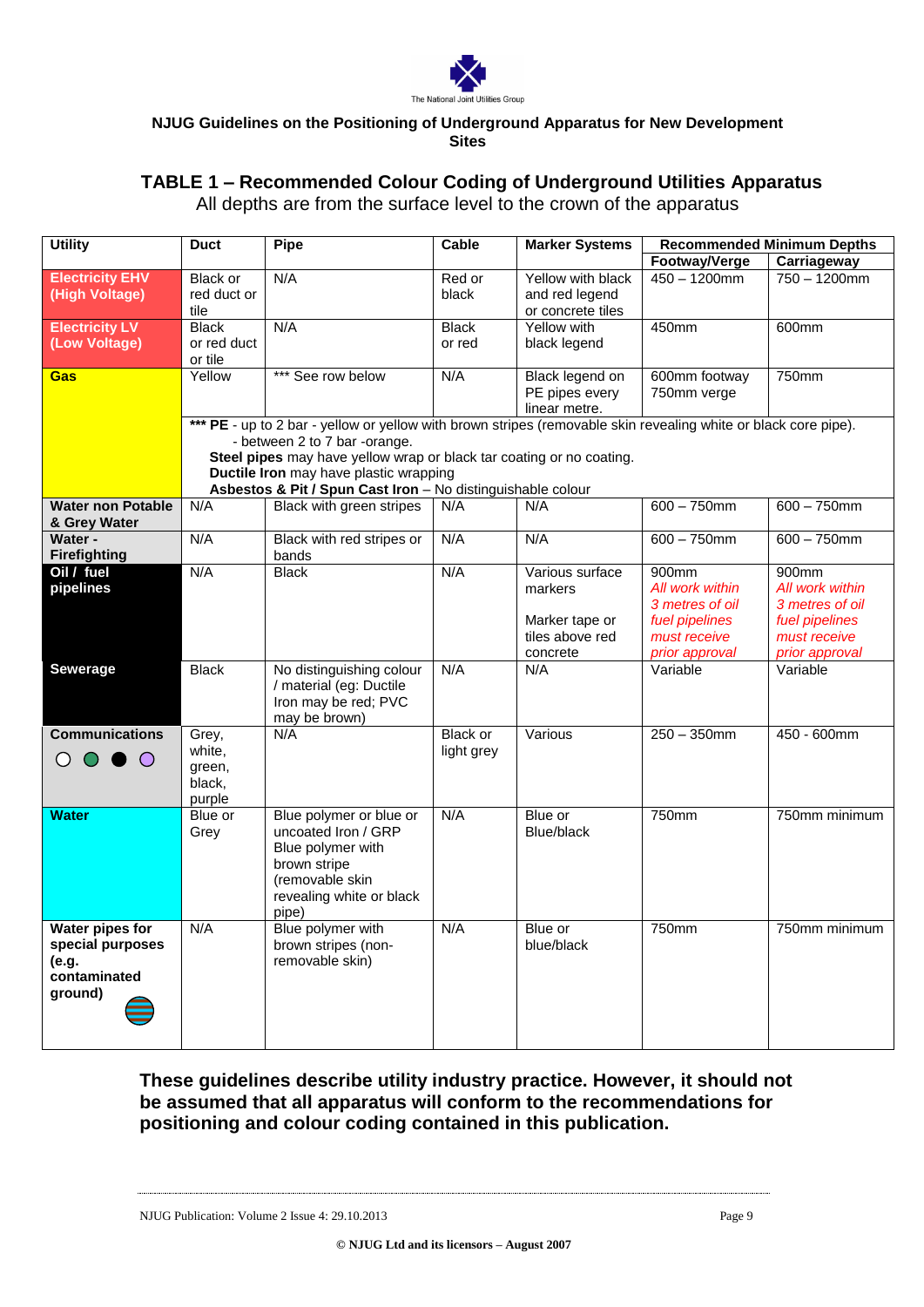

## **TABLE 2 – Recommended Colour Coding of Other Underground Apparatus**

All depths are from the surface level to the crown of the apparatus

| <b>Asset Owner</b>      | <b>Duct</b>   | <b>Pipe</b> | Cable                                 | <b>Marker</b>                                                                                              | <b>Recommended Minimum</b><br><b>Depths</b> |             |
|-------------------------|---------------|-------------|---------------------------------------|------------------------------------------------------------------------------------------------------------|---------------------------------------------|-------------|
|                         |               |             |                                       | <b>Systems</b>                                                                                             | Footway                                     |             |
|                         |               |             | <b>Highway Authority Services</b>     |                                                                                                            |                                             | Carriageway |
|                         |               |             |                                       | At the time of publication the following were current examples of known highway authority apparatus colour |                                             |             |
|                         |               |             | coding but local variations may occur |                                                                                                            |                                             |             |
|                         |               |             | <b>Street Lighting</b>                |                                                                                                            |                                             |             |
| <b>England and</b>      | Orange        |             |                                       | Yellow with black                                                                                          | 450mm                                       | 600mm       |
| <b>Wales</b>            |               | N/A         | <b>Black</b>                          | legend                                                                                                     |                                             |             |
|                         |               |             |                                       |                                                                                                            |                                             |             |
|                         |               |             |                                       |                                                                                                            |                                             |             |
| <b>Scotland</b>         | Purple        | N/A         | Purple                                | Yellow with black                                                                                          | 450mm                                       | 450mm       |
|                         |               |             |                                       | legend                                                                                                     |                                             |             |
| <b>Northern</b>         | Orange        | N/A         | Black or orange                       | Various                                                                                                    | 450mm                                       | 450mm       |
| <b>Ireland</b>          |               |             |                                       |                                                                                                            |                                             |             |
|                         |               |             | <b>Other</b>                          |                                                                                                            |                                             |             |
| <b>Traffic Control</b>  | Orange        | N/A         | Orange                                | Yellow with black                                                                                          |                                             |             |
|                         |               |             |                                       | legend                                                                                                     |                                             |             |
| <b>Street Furniture</b> | <b>Black</b>  | N/A         | <b>Black</b>                          | Yellow with black                                                                                          | 450mm                                       | 600mm       |
|                         |               |             |                                       | legend                                                                                                     |                                             |             |
| <b>Communications</b>   | Light grey    | N/A         | Light grey or                         | Yellow with black                                                                                          |                                             |             |
|                         |               |             | black                                 | legend                                                                                                     |                                             |             |
| <b>CCTV</b>             | Purple        | N/A         |                                       |                                                                                                            |                                             |             |
|                         |               |             | <b>Motorways and Trunk Roads</b>      |                                                                                                            |                                             |             |
|                         |               |             | <b>England and Wales</b>              |                                                                                                            |                                             |             |
| <b>Communications</b>   | Purple        | N/A         | Grey                                  | Yellow with black                                                                                          | 450mm                                       |             |
|                         |               |             |                                       | legend                                                                                                     |                                             |             |
| <b>Communications</b>   | Purple        | N/A         | <b>Black</b>                          | Yellow with black                                                                                          |                                             |             |
| <b>Power</b>            |               |             |                                       | legend                                                                                                     |                                             |             |
| <b>Road Lighting</b>    | Orange        | N/A         | <b>Black</b>                          | Yellow with black                                                                                          |                                             |             |
|                         |               |             |                                       | legend                                                                                                     |                                             |             |
| <b>Scotland</b>         |               |             |                                       |                                                                                                            |                                             |             |
| <b>Communications</b>   | Black or grey | N/A         | <b>Black</b>                          | Yellow with black                                                                                          |                                             |             |
|                         |               |             |                                       | legend                                                                                                     |                                             |             |
| <b>Road Lighting</b>    | Purple        | N/A         | Purple                                | Yellow with black                                                                                          |                                             |             |
|                         |               |             |                                       | legend                                                                                                     |                                             |             |

**These guidelines describe utility industry practice. However, it should not be assumed that all apparatus will conform to the recommendations for positioning and colour coding contained in this publication.**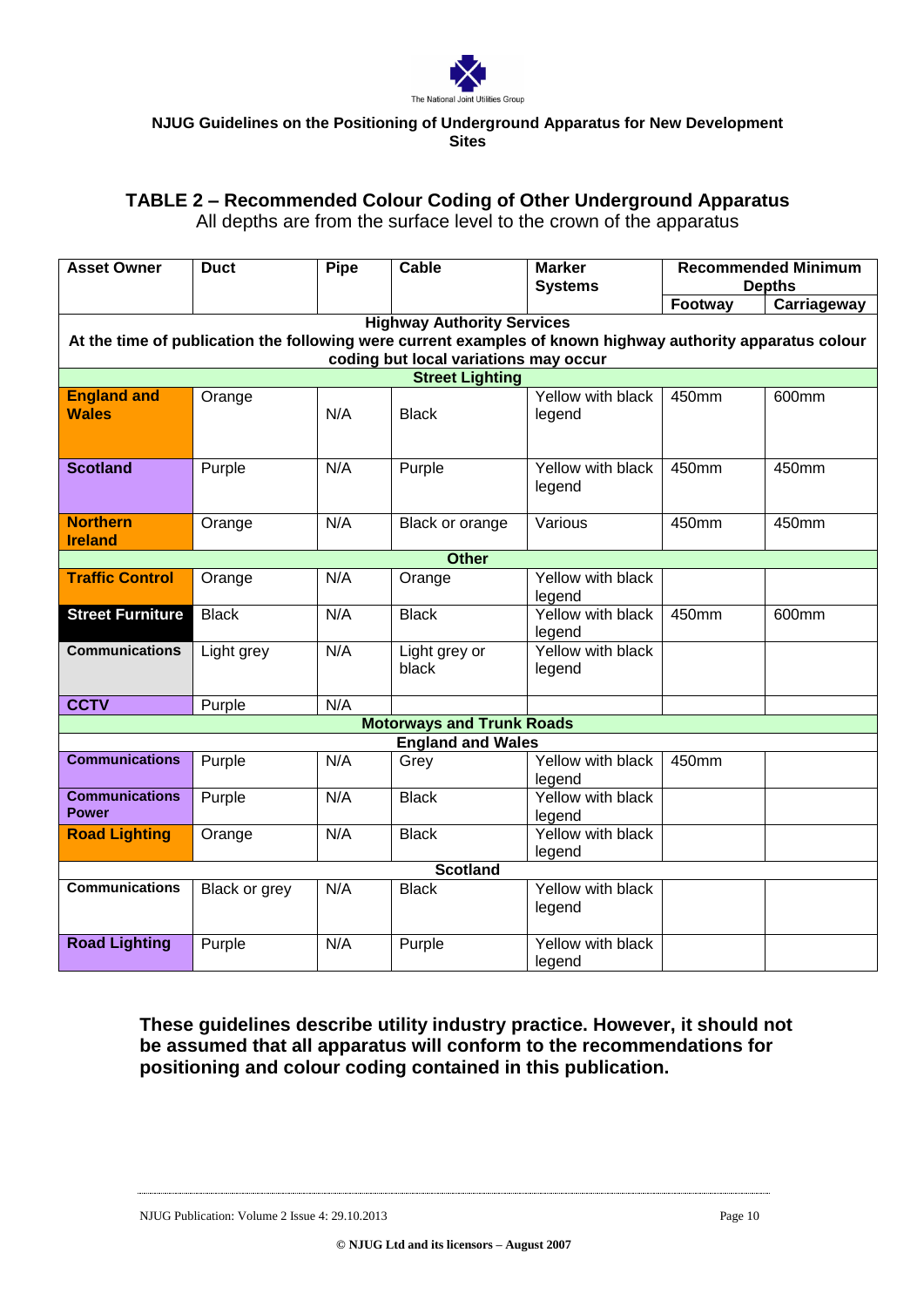

**FIGURE 1 - Recommended Positioning of Utility Apparatus in a 2 metre Footway** Note – the same positioning should apply in the carriageway/service strip (if safe and practical to do so) where a development has no footway(s) available for services and/or the boundary of the property is on the carriageway (please refer to minimum depths in carriageways). For further advice please contact the asset owner.

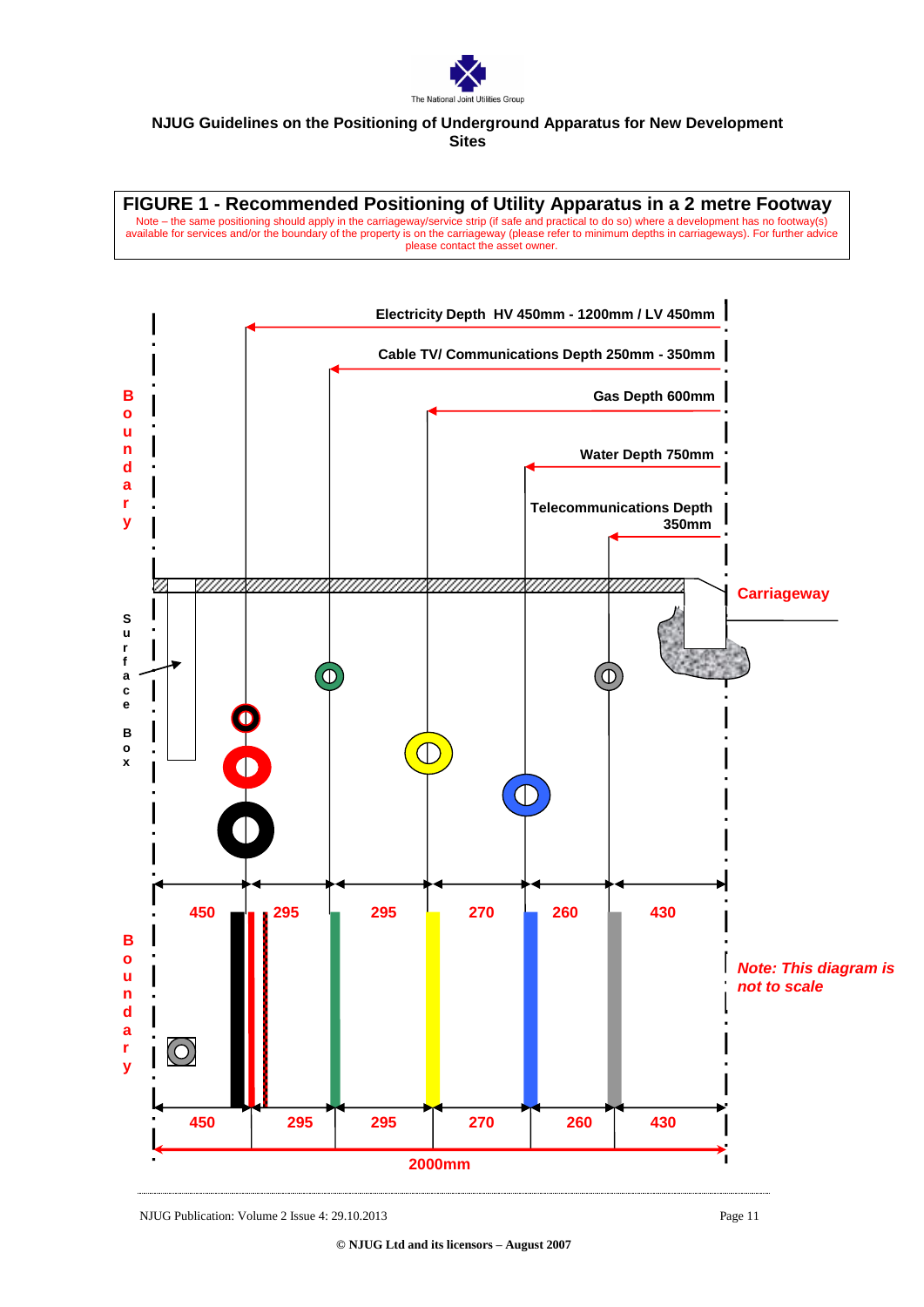

# **GLOSSARY**

| <b>Apparatus</b>                  | Equipment such as valves, stopcocks, chambers,                                    |
|-----------------------------------|-----------------------------------------------------------------------------------|
|                                   | cabinets, transformer chambers etc and includes any                               |
|                                   | structure for the lodging of apparatus.                                           |
| Carriageway                       | A way constituting or comprised in a highway, being a                             |
|                                   | way (other than a cycle track) over which the public                              |
|                                   | have a right of way for the passage of vehicles.                                  |
| <b>Cycle track</b>                | A way constituting or comprised in a highway over which                           |
|                                   | the public have a right of way on pedal cycles with or                            |
|                                   | without a right of way on foot.                                                   |
| <b>District heating</b>           | District heating utilizes a centralized boiler installation to                    |
|                                   | provide heat for a number of buildings such as individual                         |
|                                   | houses, blocks of social housing, local council offices,                          |
|                                   | schools etc.                                                                      |
| Duct / ducting                    | Structure (usually cylindrical) used to convey and                                |
|                                   | protect apparatus                                                                 |
| <b>Fibre optic</b>                | The use of very thin glass or plastic fibres through which                        |
|                                   | light can be transmitted to carry information from a                              |
|                                   | source to a receiver, especially for telecommunication,                           |
|                                   | television and information technology systems.                                    |
| Footpath                          | A highway over which the public have a right of way on                            |
|                                   | foot only, not being a footway.                                                   |
| Footway                           | A way comprised in a highway which also comprises a                               |
|                                   | carriageway, being a way over which the public have a                             |
|                                   | right of way on foot only.                                                        |
| <b>GRP</b>                        | <b>Glass Reinforced Plastic</b>                                                   |
| <b>High Voltage</b>               | Electricity cables over 1000 volts (>1kV)                                         |
| <b>Low Voltage</b><br><b>Main</b> | Electricity cables up to and including 1000 volts (1kV)                           |
|                                   | Structure (usually cylindrical) used to convey water or                           |
| <b>NJUG</b>                       | gas or oil generally greater than 50mm diameter.                                  |
| <b>Pipe</b>                       | National Joint Utilities Group Limited.                                           |
|                                   | Longitudinal structure (usually cylindrical) used to<br>convey water, gas or oil. |
| <b>Service strip</b>              | A strip of designated land alongside a carriageway or                             |
|                                   | footway used to convey services.                                                  |
| <b>Sub-duct</b>                   | Longitudinal structure (usually cylindrical) laid inside                          |
|                                   | ducts used to carry smaller diameter cables such as                               |
|                                   | fibre optic.                                                                      |
| <b>Tiles</b>                      | Impact resistant cover constructed of earthenware,                                |
|                                   | concrete or polyethylene for protecting underground                               |
|                                   | cables                                                                            |
| <b>Utility</b>                    | An undertaker by statute that has a legal right to provide                        |
|                                   | customer services (e.g. communications, electricity, gas,                         |
|                                   | water)                                                                            |
|                                   |                                                                                   |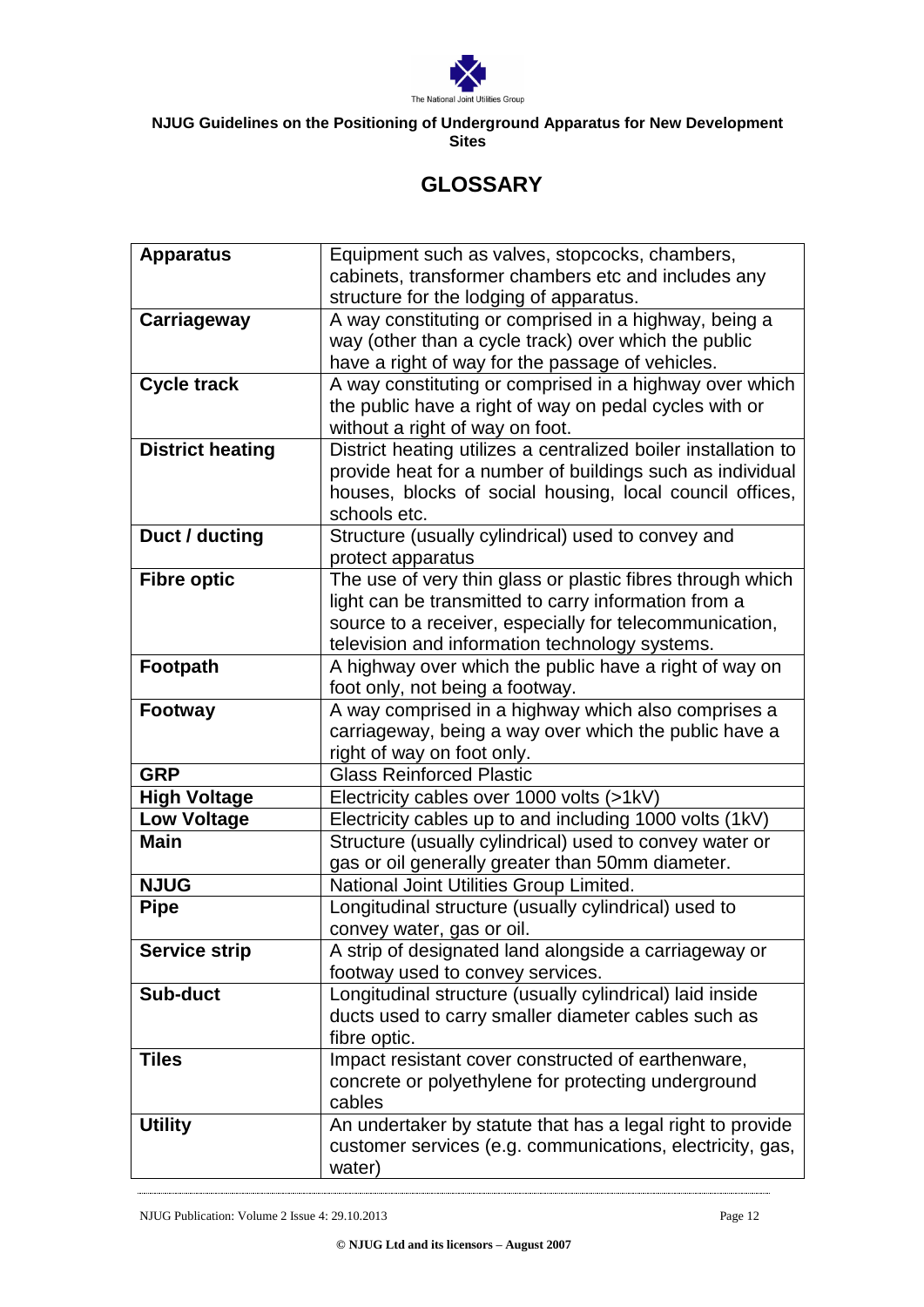

| Verge | A strip of land which may form part of the public highway<br>alongside a carriageway or footway, which may contain |
|-------|--------------------------------------------------------------------------------------------------------------------|
|       | services.                                                                                                          |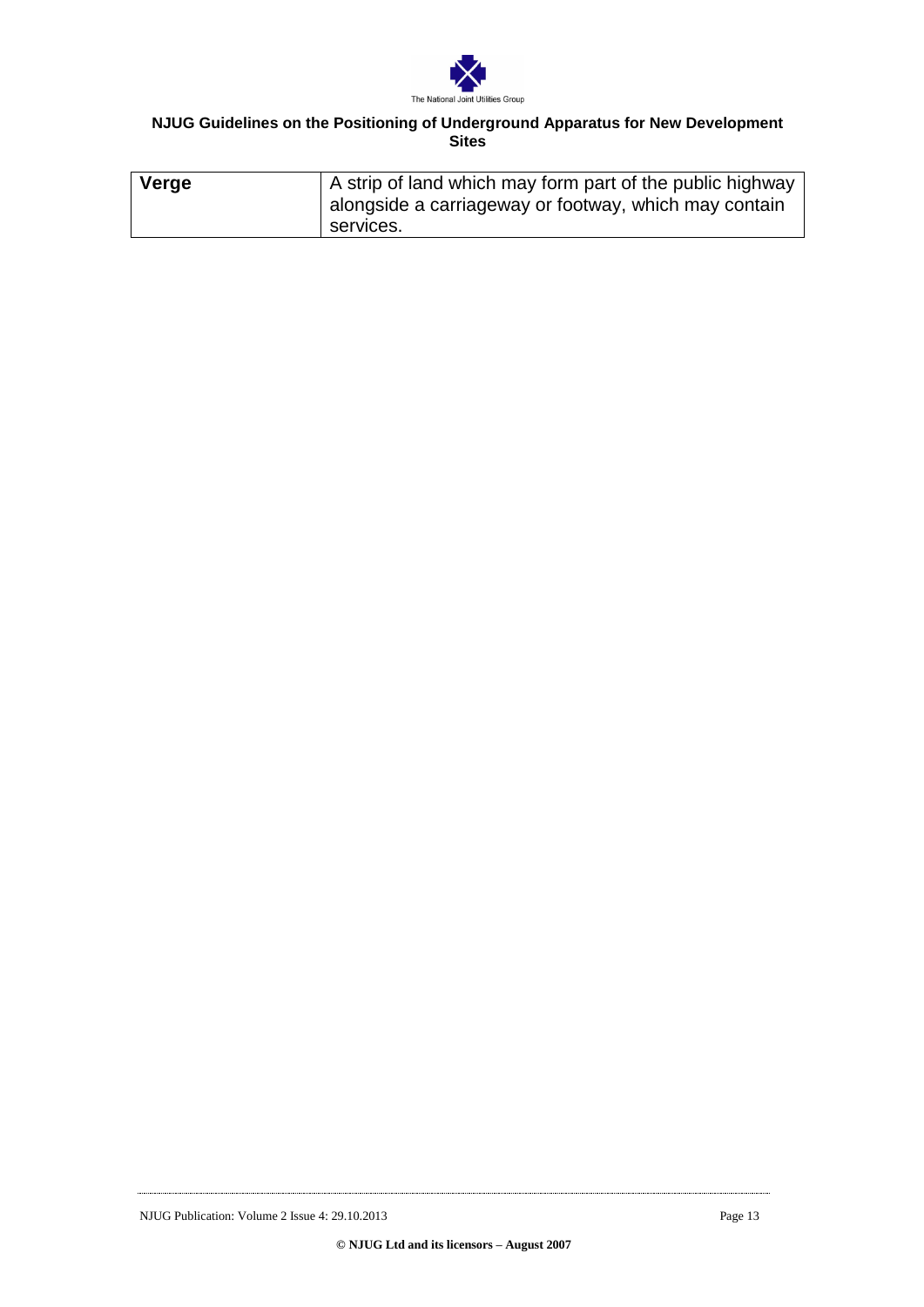

# **APPENDIX A**

# **Important Legal Notice and Disclaimer**

- 1. This publication describes utility industry practice, technical guidelines and recommendations prepared and / or collated from third parties by NJUG on the positioning of underground apparatus for new development sites. NJUG has endeavoured to ensure that the information is correct and up-to-date at the date of first publication, but does not warrant its completeness and accuracy or that it will remain up-to-date. This publication is not intended to be exhaustive and may not be applicable in all situations.
- 2. You are permitted to print and download and make photocopies of this publication for your own use only on the following basis:
	- a) none of the information or related graphics in this publication are modified in any way;
	- b) no graphics in this publication are used separately from accompanying text; and
	- c) NJUG's copyright notices and this Legal Notice and Disclaimer are to appear in all copies
- 3. Unless otherwise stated, the copyright and other intellectual property rights in this publication are owned by NJUG Ltd or its licensors. For the purposes of this legal notice, any use of extracts from this publication other than expressly permitted by this legal notice, is prohibited. If you breach any of the terms in this legal notice, your permission to use this publication automatically terminates.
- 4. No part of this publication may be reproduced in any way (including via any website) or stored in any public or private electronic retrieval system or service without NJUG's prior written permission. Any rights not expressly granted in this legal notice are reserved.
- 5. This publication has no legal or statutory authority and is not intended to be a definitive or complete statement of the applicable law. Reference should always be made to any relevant legislation. This publication is not intended to be or to replace specific legal advice and all persons acting or placing reliance on this publication or any part of it are advised to consult with their own legal advisors to ensure that they understand and comply with the legal requirements which are applicable to their organisation and circumstances.